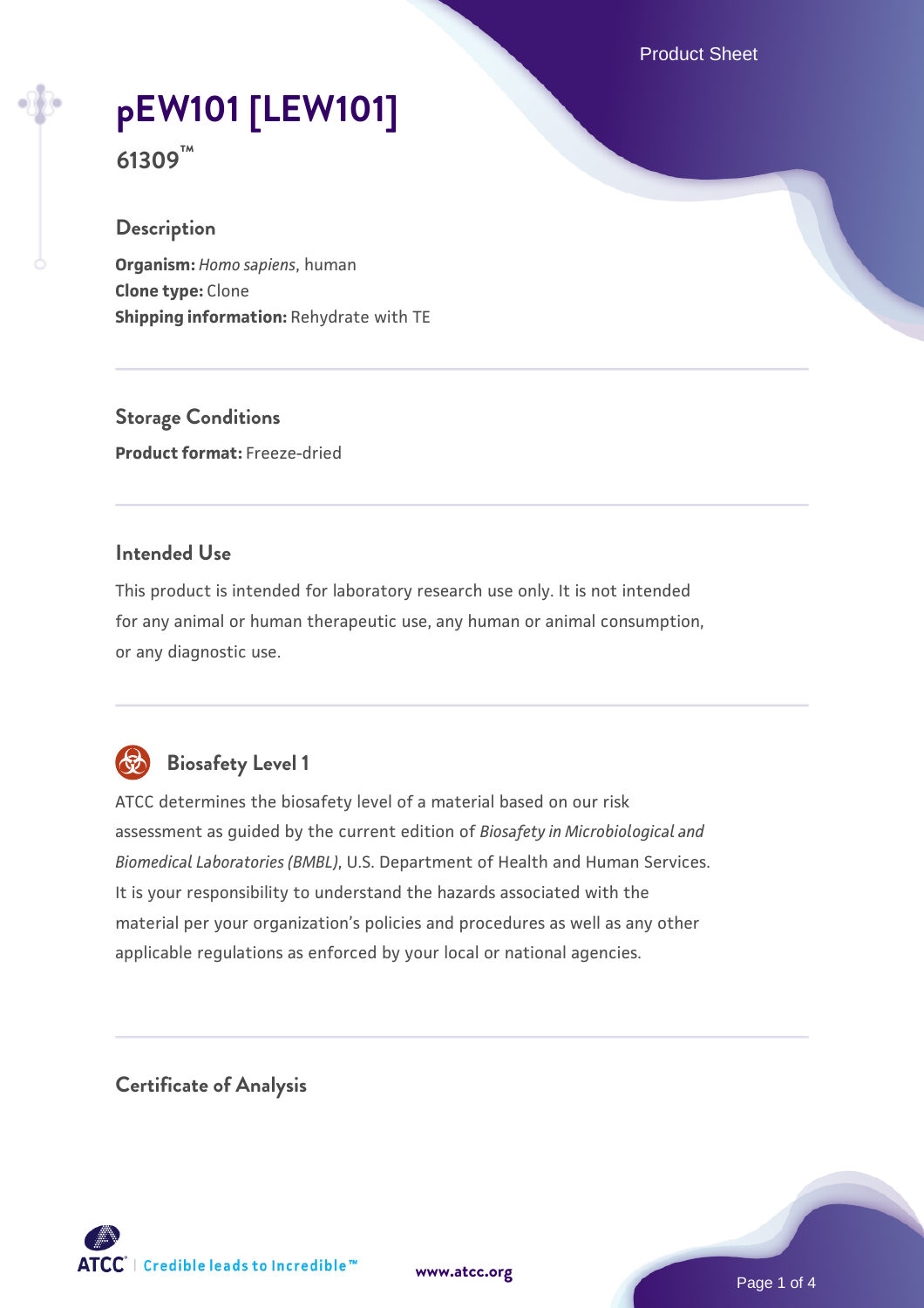## **[pEW101 \[LEW101\]](https://www.atcc.org/products/61309)** Product Sheet **61309**

For batch-specific test results, refer to the applicable certificate of analysis that can be found at www.atcc.org.

**Insert Information**

**Insert size (kb):** 2 **Type of DNA:** genomic **Gene product:** DNA Segment, single copy [D17S40] **Alleles:** A2, A1

**Vector Information Construct size (kb):** 4.699999809265137

## **Material Citation**

If use of this material results in a scientific publication, please cite the material in the following manner: pEW101 [LEW101] (ATCC 61309)

## **References**

References and other information relating to this material are available at www.atcc.org.

#### **Warranty**

The product is provided 'AS IS' and the viability of ATCC® products is warranted for 30 days from the date of shipment, provided that the customer has stored and handled the product according to the information included on the product information sheet, website, and Certificate of



**[www.atcc.org](http://www.atcc.org)**

Page 2 of 4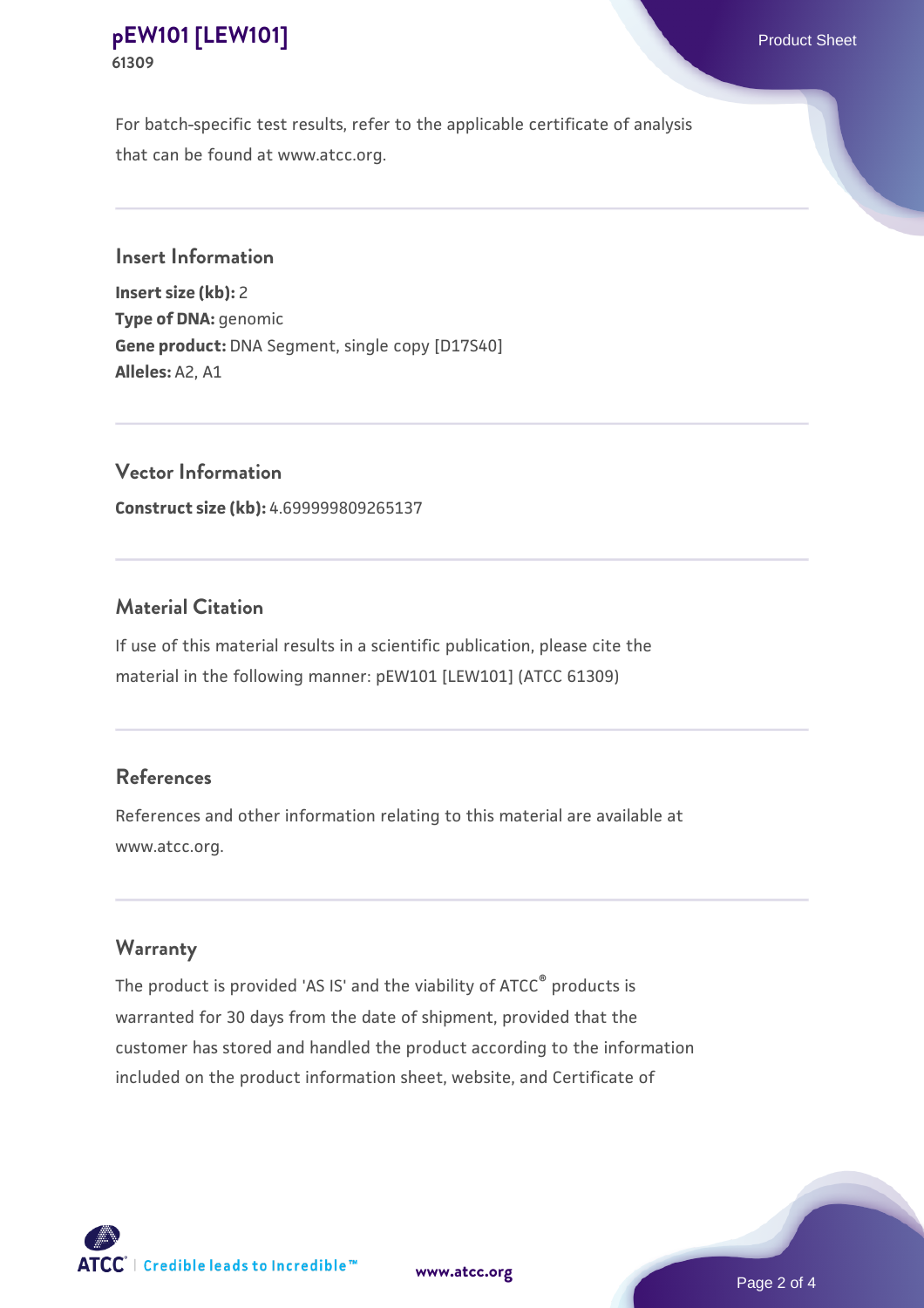Analysis. For living cultures, ATCC lists the media formulation and reagents that have been found to be effective for the product. While other unspecified media and reagents may also produce satisfactory results, a change in the ATCC and/or depositor-recommended protocols may affect the recovery, growth, and/or function of the product. If an alternative medium formulation or reagent is used, the ATCC warranty for viability is no longer valid. Except as expressly set forth herein, no other warranties of any kind are provided, express or implied, including, but not limited to, any implied warranties of merchantability, fitness for a particular purpose, manufacture according to cGMP standards, typicality, safety, accuracy, and/or noninfringement.

#### **Disclaimers**

This product is intended for laboratory research use only. It is not intended for any animal or human therapeutic use, any human or animal consumption, or any diagnostic use. Any proposed commercial use is prohibited without a license from ATCC.

While ATCC uses reasonable efforts to include accurate and up-to-date information on this product sheet, ATCC makes no warranties or representations as to its accuracy. Citations from scientific literature and patents are provided for informational purposes only. ATCC does not warrant that such information has been confirmed to be accurate or complete and the customer bears the sole responsibility of confirming the accuracy and completeness of any such information.

This product is sent on the condition that the customer is responsible for and assumes all risk and responsibility in connection with the receipt, handling, storage, disposal, and use of the ATCC product including without limitation taking all appropriate safety and handling precautions to minimize health or environmental risk. As a condition of receiving the material, the customer agrees that any activity undertaken with the ATCC product and any progeny or modifications will be conducted in compliance with all applicable laws, regulations, and guidelines. This product is provided 'AS IS' with no